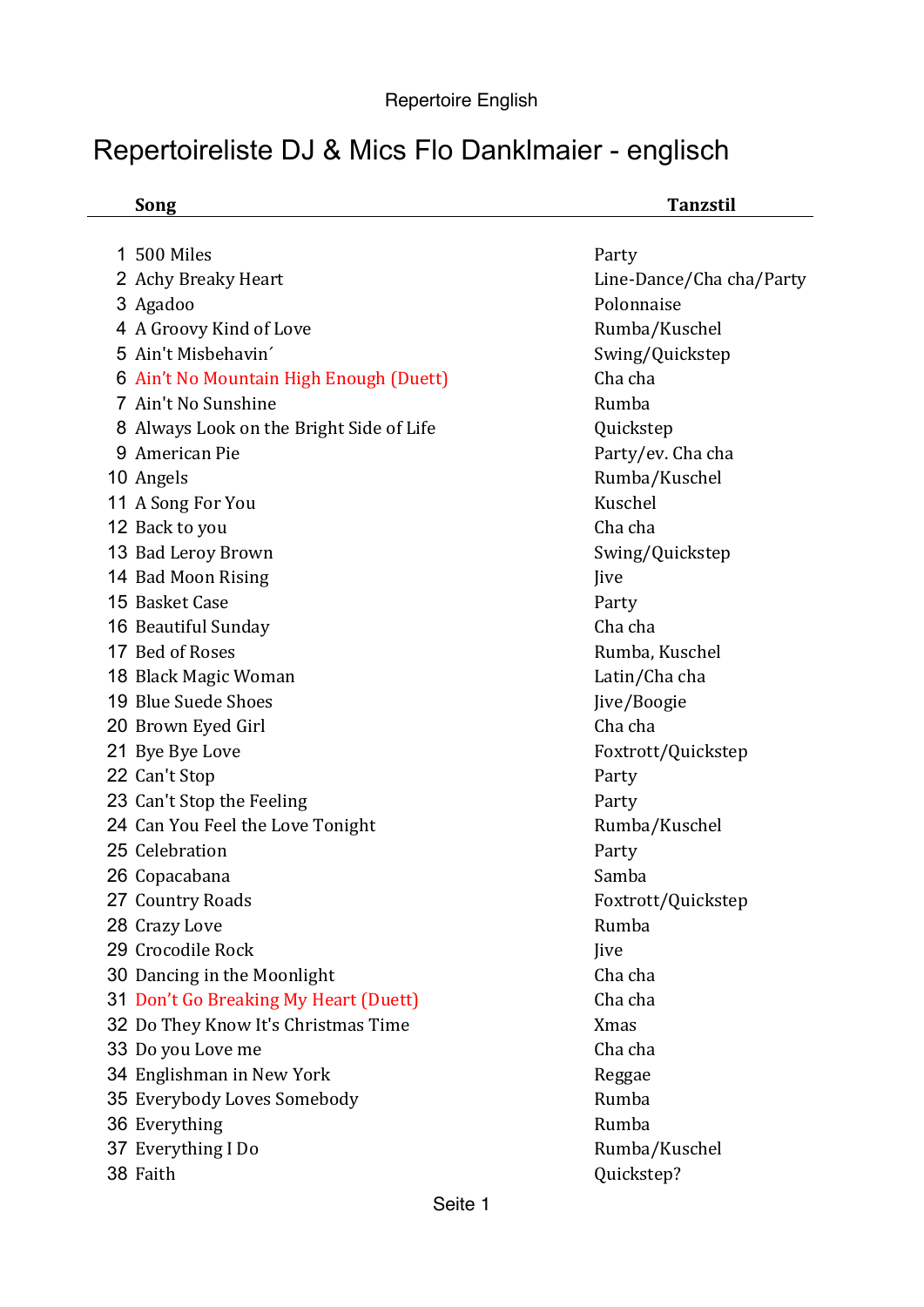Repertoire English

39 Father and Son Rumba 40 Feel Rumba **41 Feliz Navidad** Xmas 42 Fever (Bublé) Foxtrott/Quickstep 43 Fields of Gold Rumba 44 Fly Me to the Moon Foxtrott/Quickstep 45 Fuck You **Party 46 Games People Play and Algebraic Contract Contract Reggae** 47 Get Lucky Party 48 Ginny Come Lately **Rumba** Rumba 49 Great Balls of Fire July 19 Great Balls of Fire July 1996 50 Guantanamera **Cha**cha Cha cha 51 Hallelujah (Leonard Cohen) Rumba/Kuschel 52 Hang on Sloopy **Changes** Characha Characha Characha Characha Characha Characha Characha Characha Characha Cha 53 Happy Cha cha/Party 54 Have I Told You Lately **Example 20** Rumba/Kuschel 55 Have You Ever Seen the Rain **Section Contract Contract Rumba** 56 Have You Met Miss Jones Foxtrott/Quickstep 57 Hello Rumba/Kuschel 58 Hello Mary Lou **Foxtrott/Quickstep** 59 Here I Go Again Rock and the Rock Rock 60 Hit The Road Jack **Foxtrott**/Quickstep 61 I Can't Help Falling in Love (Duett-VS) Rumba/Kuschel 62 I Don't Know Much (Duett) Rumba/Kuschel 63 I Feel Good Charles Charles Charles Charles Charles Charles Charles Charles Charles Charles Charles Charles Charles Charles Charles Charles Charles Charles Charles Charles Charles Charles Charles Charles Charles Charles 64 If I Said You Have a Beautiful Body **Rumba** 65 I Got You Babe (Duett) Rumba/Kuschel 66 I Just Called to Say I Love You **Example 2018** Rumba 67 I'll be there for You **Party** 68 I'm Always Here **Party** 69 Imagine Rumba/Kuschel 70 I'm Walking The Marking Communication of the Jive/Boogie/Quickstep 71 Islands in the Stream (Duett) **Rumba** Rumba **72** It Never Rains in Southern California **Rumba** 73 It's a Real Good Feeling Samba 74 It's my Life Party **75 I** Want You to Want me **76 Jailhouse Rock** John Communist Communist Communist Communist Communist Communist Communist Communist Communist Communist Communist Communist Communist Communist Communist Communist Communist Communist Communist Communi **77** Jeans On Slow Cha cha 78 Jessie Rumba/Kuschel 79 Johnny Be Good Jive/Boogie 80 Just a Gigolo **Foxtrott**/Quickstep 81 Just the Way You Are (Joel) Foxtrott/Quickstep?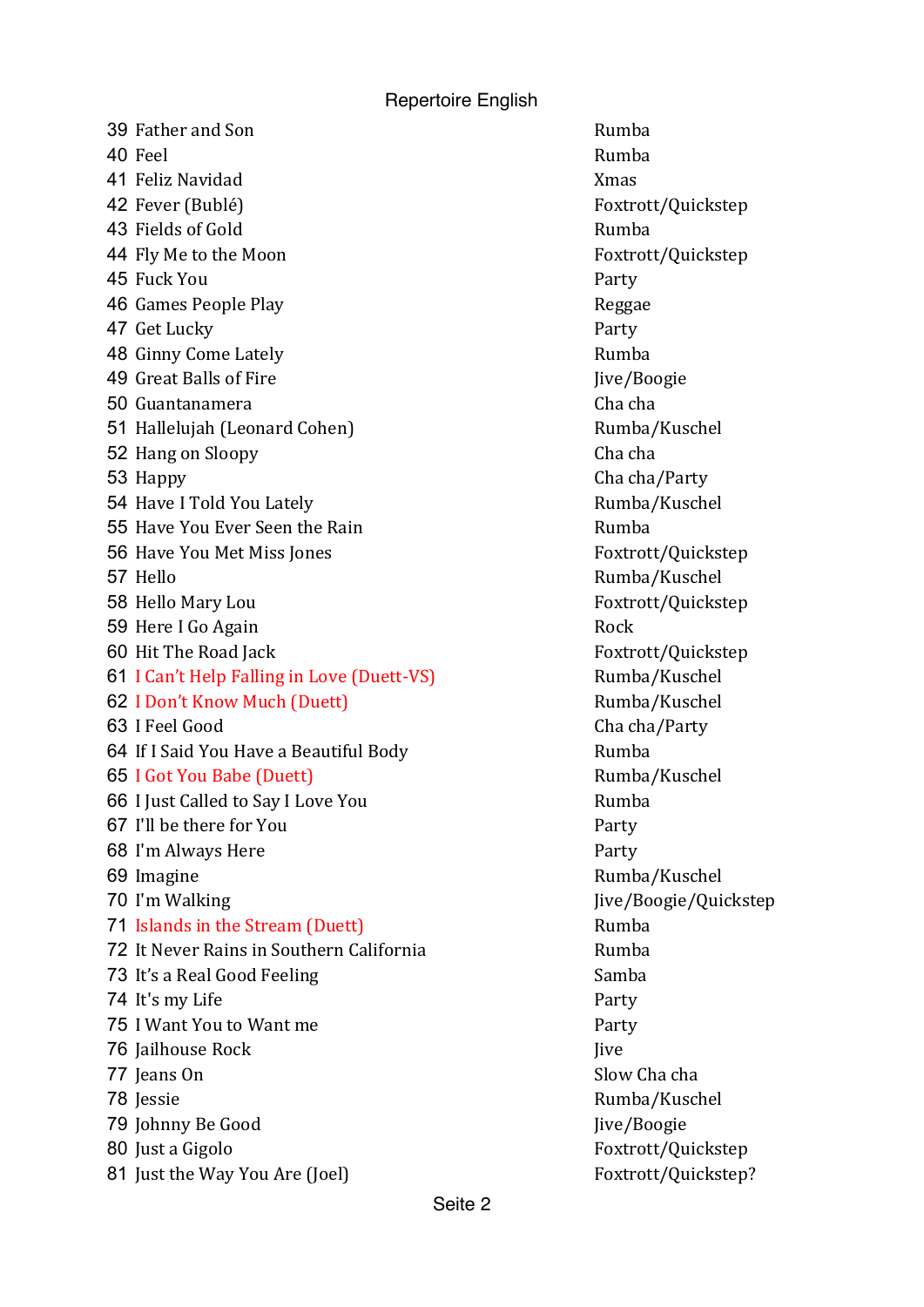Repertoire English

82 King of the Road Foxtrott/Quickstep 83 La Bamba **Cha** Cha cha/Party 84 Last Christmas Xmas 85 Let's Dance Jive/Twist/RocknRoll 86 Let me entertain You **Party** 87 Let's Twist Again Twist 88 Living Next Door to Alice Foxtrott/Rumba 89 LOVE Foxtrott/Quickstep 90 Love is all Around **Exercise 20 September 20 August** 20 August 20 August 20 August 20 August 20 August 20 August 20 August 20 August 20 August 20 August 20 August 20 August 20 August 20 August 20 August 20 August 20 Aug 91 Make You Feel My Love **Rumba**/Kuschel 92 Moonriver **Slow Waltz** Slow Waltz 93 My Funny Valentine **Rumba**/Kuschel 94 My Way **Rumba** 95 Narcotic **Party** 96 New York, New York Foxtrott/Quickstep 97 Nossa Party 98 Old Time Rock n Roll Jive/RocknRoll Jive/RocknRoll 99 Perfect Rumba 100 Pretty Belinda **Contract Contract Contract Contract Contract Contract Contract Contract Contract Contract Contract Contract Contract Contract Contract Contract Contract Contract Contract Contract Contract Contract Cont** 101 Proud Mary **Party** 102 Quando Quando Quando Quickstep/Cha cha/Rumba 103 Right Here Waiting **Rumba**/Kuschel 104 Rock'n'Roll is King and the state of the Boogie/RocknRoll/Cha cha 105 Rock Around the Clock Jive/RocknRoll 106 Roll over Beethoven **International Contract Contract Contract Contract Contract Contract Contract Contract Contract Contract Contract Contract Contract Contract Contract Contract Contract Contract Contract Contract Con** 107 San Francisco **Rumba** Rumba 108 See You Later Alligator **Julie 108 See You Later Alligator** Julie 2014 109 Sex Bomb **Cha** cha/Party 110 Shape of You **Party** 111 Shut Up and Dance Party 112 Signed Sealed Delivered **Party** Party 113 Sir Duke Pop 114 So Lonely Reggae **115 Something Stupid (Duett)** Rumba 116 Somewhere Over the Rainbow Kreistanz/Kuschel 117 Stand by me 118 Start me up **Party** 119 Stay with me 120 Strangers in the Night Rumba 121 Stumblin' In Charles Charles Charles Charles Charles Charles Charles Charles Charles Charles Charles Charles Charles Charles Charles Charles Charles Charles Charles Charles Charles Charles Charles Charles Charles Charl 122 Summer in the City **Party** Party 123 Summer Nights (Duett) Party/Cha cha 124 Summer of 69 Party